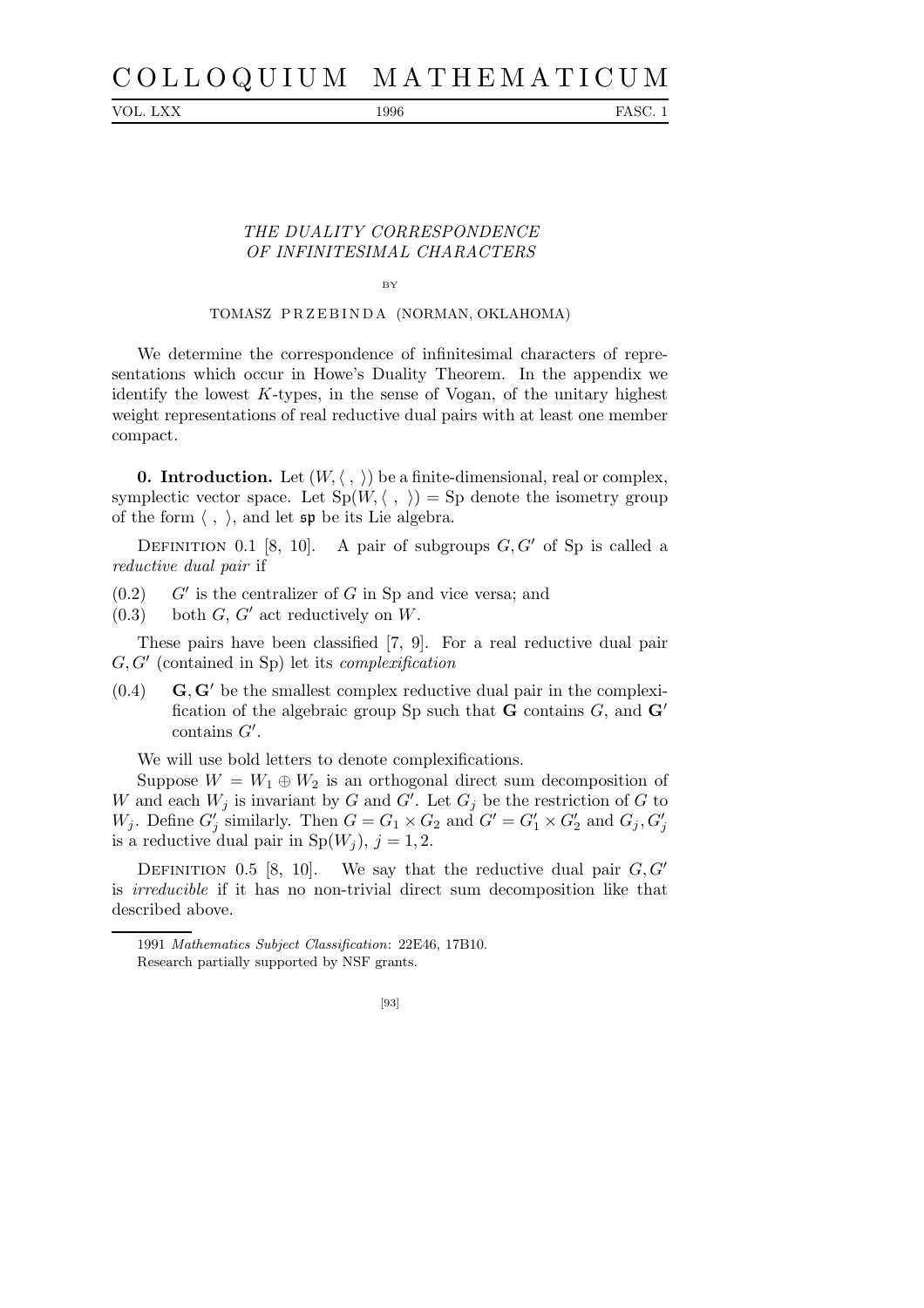94 T. PRZEB INDA

By the *metaplectic group* Sp one understands the unique connected twofold covering group of the real symplectic group Sp. For any reductive Lie subgroup  $E$  of Sp let

 $(0.6)$  E be its preimage in the metaplectic group  $\widetilde{\text{Sp}}$ .

Denote by  $R(E)$  the set of infinitesimal equivalence classes ([19, 0.3.9]) of continuous irreducible admissible representations of  $\tilde{E}$  on locally convex topological vector spaces. The group Sp has a unitary representation  $\omega$ called the *oscillator representation* [1, 10, 15, ...]. Let  $\omega^{\infty}$  be the smooth representation associated with  $\omega$ . Denote by

 $(0.7)$   $\mathcal{R}(\widetilde{E}, \omega)$  the set of elements of  $\mathcal{R}(\widetilde{E})$  which can be realized as  $\omega^{\infty}(\widetilde{E})$ invariant quotients by closed subspaces of the space  $\omega^{\infty}$ .

The following theorem of Roger Howe reveals a very special character of the oscillator representation.

THEOREM 0.8 [7]. The set  $\mathcal{R}(G \cdot G', \omega)$  is the graph of a bijection between (all of)  $\mathcal{R}(G,\omega)$  and (all of)  $\mathcal{R}(G',\omega)$ . In other words, for each  $\Pi \in \mathcal{R}(G,\omega)$  there is a unique  $\Pi' \in \mathcal{R}(G',\omega)$  such that

$$
(0.9) \t\t \Pi \otimes \Pi' \in \mathcal{R}(G \cdot G', \omega),
$$

and vice versa.

Here  $\otimes$  means the outer tensor product. The topology of  $\otimes$  is not uniquely determined but the infinitesimal equivalence class is. Moreover,

(0.10) 
$$
\dim \text{Hom}_{\tilde{G}\cdot \tilde{G}'}(\omega^{\infty}, \Pi \otimes \Pi') = 1.
$$

We will call the (bijective) function

(0.11) 
$$
\mathcal{R}(G,\omega) \ni \Pi \to \Pi' \in \mathcal{R}(G',\omega),
$$

defined by (0.9), the Duality Correspondence.

It is not easy to describe this function in terms of any known parameters classifying  $\mathcal{R}(\widetilde{G})$  and  $\mathcal{R}(\widetilde{G}')$ . In this paper we determine the correspondence of infinitesimal characters (see [19, 0.3.18]) of  $\Pi$  and  $\Pi'$  induced by (0.11) (Theorems 1.8, 1.13, and 1.19).

The point is that this correspondence does not depend on the real form  $G, G'$  of  $\mathbf{G}, \mathbf{G}'$  (0.4). Moreover, for any real reductive dual pair  $G, G'$  one can find another pair  $G_1, G'_1$  with the same complexification and at least one member compact. For such pairs the Duality Correspondence (0.11) is known explicitly (see [2, 4, 15] and the Appendix).

1. The Duality Correspondence. Let  $G, G'$  be a real reductive dual pair (Def.  $(0.1)$ ) with Lie algebras  $\mathfrak{g}, \mathfrak{g}'$ . The group  $\widetilde{\text{Sp}}$  acts by conjugation on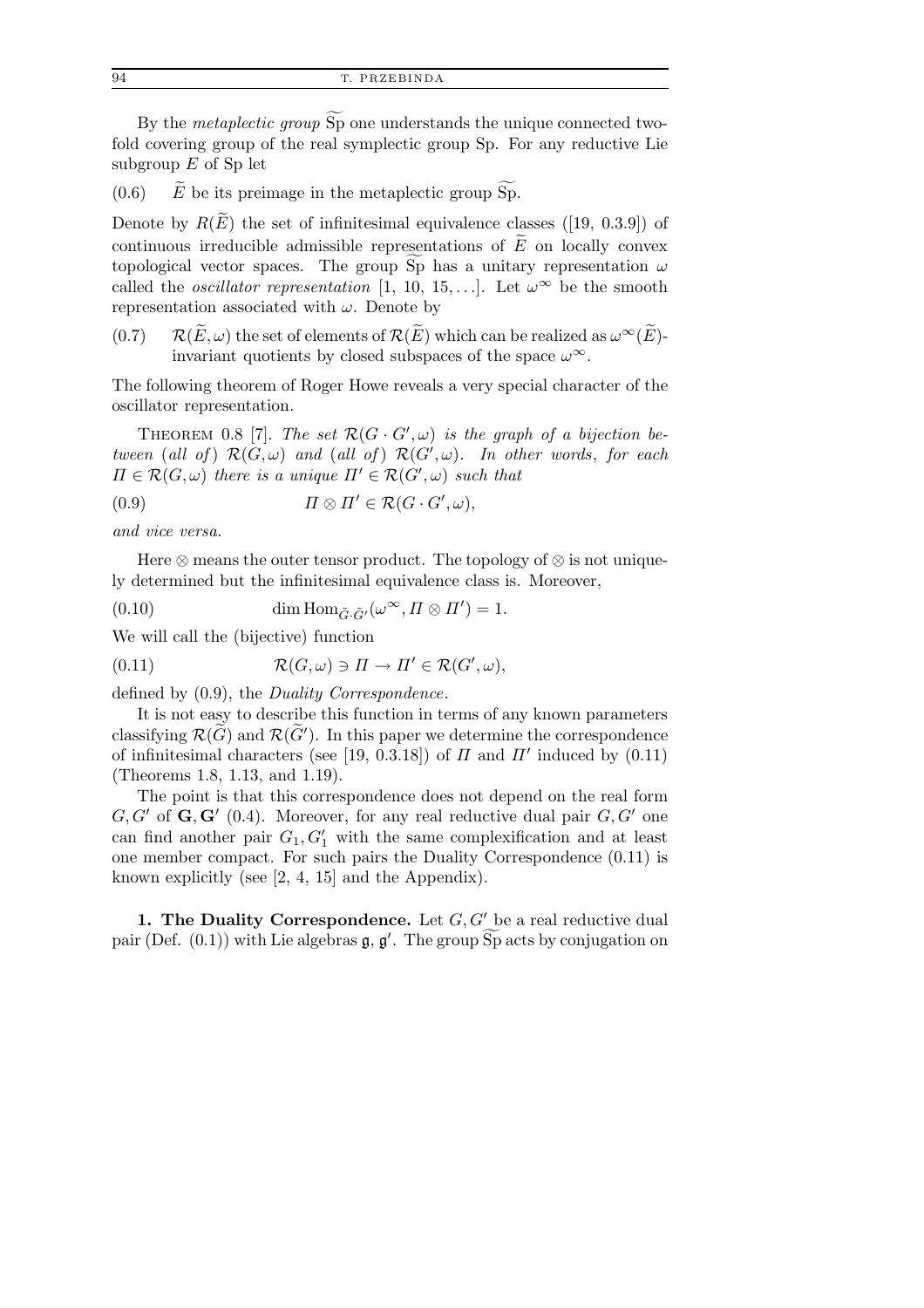*DUALITY CORRESPONDENCE* 95

the space  $\omega(U(\mathfrak{sp}))$ , the image under  $\omega$  of the universal enveloping algebra  $U(\mathfrak{sp})$  of the Lie algebra  $\mathfrak{sp}$ . One of the fundamental properties of the oscillator representation is that this action factorizes to an action of the group Sp and even extends to an action of the complexification Sp (see [10, Section 3. In this sense Sp acts by conjugation on  $\omega(U(\mathfrak{sp}))$ .

Since the group  $G$  acts reductively on the universal enveloping algebra  $U(\mathfrak{g})$ , we have

(1.1) 
$$
\omega(Z(\mathfrak{g})^{\mathbf{G}}) = \omega(Z(\mathfrak{g}))^{\mathbf{G}},
$$

where  $X^G$  is the space of G-invariants in X,  $Z(\mathfrak{g})$  denotes the center of the universal enveloping algebra  $U(\mathfrak{g})$  and the action of G on the right hand side of (1.1) is by conjugation (as explained above). Let us notice that some members of dual pairs are disconnected. It may indeed happen that  $Z(\mathfrak{g})^{\mathbf{G}}$ is strictly contained in  $Z(\mathfrak{g})$ .

A statement similar to (1.1) holds for  $G'$  and for the product  $G \cdot G'$ . It follows from  $[6,$  Theorem  $7$  (see also  $[10,$  Theorem 4.1]) that

(1.2) 
$$
\omega(U(\mathfrak{sp}))^{\mathbf{G}'} = \omega(U(\mathfrak{g}))
$$

and therefore that

(1.3) 
$$
\omega(Z(\mathfrak{g}')^{\mathbf{G}'}) \subseteq \omega(U(\mathfrak{sp})^{\mathbf{G} \cdot \mathbf{G}'})
$$

$$
= \omega(U(\mathfrak{sp}))^{\mathbf{G} \cdot \mathbf{G}'} = \omega(U(\mathfrak{g}))^{\mathbf{G}} = \omega(Z(\mathfrak{g}))^{\mathbf{G}},
$$

where the inclusion is obvious, the first equality follows from  $(1.1)$ , the second from (1.2) and the third from (1.1). By permuting G and  $G'$  in (1.3) we get a known

THEOREM 1.4. If  $G, G'$  is a real reductive dual pair, then

$$
\omega(Z(\mathfrak{g})^{\mathbf{G}}) = \omega(U(\mathfrak{sp})^{\mathbf{G} \cdot \mathbf{G}'}) = \omega(Z(\mathfrak{g}')^{\mathbf{G}'}) = \omega(Z(\mathfrak{g}))^{\mathbf{G}}
$$

$$
= \omega(U(\mathfrak{sp}))^{\mathbf{G} \cdot \mathbf{G}'} = \omega(Z(\mathfrak{g}'))^{\mathbf{G}'}.
$$

Let  $\Pi$ ,  $\Pi'$  be as in (0.9) and let  $\chi_{\Pi}: Z(\mathfrak{g}) \to \mathbb{C}$  be the infinitesimal character of  $\Pi$  and let  $\chi_{\Pi'} : Z(\mathfrak{g}') \to \mathbb{C}$  be the infinitesimal character of  $\Pi'$ . By (0.10) there is a non-zero operator

(1.5) 
$$
T \in \text{Hom}_{\tilde{G} \cdot \tilde{G}'}(\omega^{\infty}, \Pi \otimes \Pi').
$$

It satisfies

$$
T\omega(a) = \chi_{\Pi}(a)T, \quad T\omega(a') = \chi_{\Pi'}(a')T
$$

for  $a \in Z(\mathfrak{g})$  and  $a' \in Z(\mathfrak{g}')$ .

We restrict  $\chi_{\Pi}$  to  $Z(\mathfrak{g})^{\mathbf{G}}$  and  $\chi_{\Pi'}$  to  $Z(\mathfrak{g}')^{\mathbf{G}'}$ . It follows from (1.5) that

(1.6) 
$$
\operatorname{Ker}(\chi_{\Pi}) = \operatorname{Ker}(\omega|_{Z(\mathfrak{g})^{\mathbf{G}}}) \text{ and the same for } \chi_{\Pi'},
$$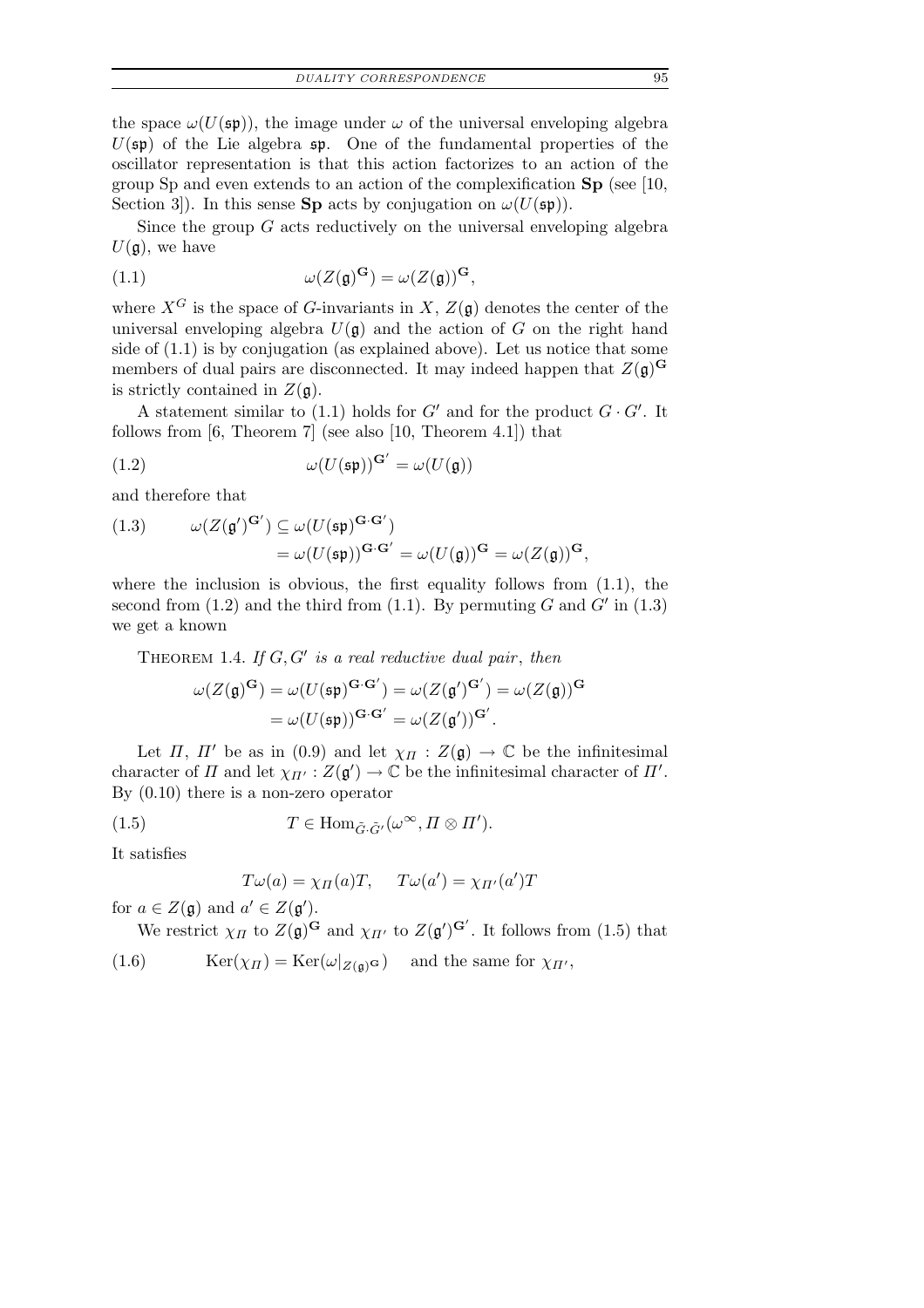where  $\omega|_{Z(\mathfrak{g})}$  is the restriction of  $\omega$  to  $Z(\mathfrak{g})^{\mathbf{G}}$ . Therefore both  $\chi_{\Pi}$  and  $\chi_{\Pi'}$ define the same character

$$
\chi:\omega(U(\mathfrak{sp})^{\bf G\cdot G'})\rightarrow \mathbb{C}
$$

and we get the following commuting diagram of surjections:

(1.7) 
$$
Z(\mathfrak{g})^{\mathbf{G}} \xrightarrow{\omega} \omega(U(\mathfrak{sp})^{\mathbf{G} \cdot \mathbf{G}'}) \xleftarrow{\omega} Z(\mathfrak{g}')^{\mathbf{G}'}
$$

$$
\times \pi \downarrow \qquad \qquad \times \pi \downarrow \qquad \qquad \times \pi \downarrow \qquad \qquad \times \pi \downarrow \qquad \qquad \mathbb{C}
$$

An immediate consequence of (1.7) is the following theorem:

THEOREM 1.8. Let  $G, G'$  be a reductive dual pair and let  $\Pi_j \otimes \Pi'_j \in$  $\mathcal{R}(G \cdot G', \omega), j = 1, 2$ . Then  $\chi_{\Pi_1} = \chi_{\Pi_2}$  implies  $\chi_{\Pi'_1} = \chi_{\Pi'_2}$ .

Assume that  $G, G' \subseteq$  Sp and  $G_1, G'_1 \subseteq$  Sp are two real reductive dual pairs with isomorphic complexifications  $G, G' \subseteq Sp$  and  $G_1, G'_1 \subseteq Sp$ . It follows from the classification of such pairs [7, 9] that there is an element  $g \in \mathbf{Sp}$  such that

(1.8) 
$$
\operatorname{Int} g(\mathbf{G}) = \mathbf{G}_1 \quad \text{and} \quad \operatorname{Int} g(\mathbf{G}') = \mathbf{G}'_1.
$$

Since all the complexified Lie algebras  $\mathfrak{g}_{\mathbb{C}}$ ,  $\mathfrak{g}'_{\mathbb{C}}$ ,  $\mathfrak{g}'_{1\mathbb{C}}$ ,  $\mathfrak{g}'_{1\mathbb{C}}$  are contained in  $\mathfrak{sp}_{\mathbb{C}}$ , their universal enveloping algebras are contained in  $U(\mathfrak{sp})$ . Let Ad  $\omega(g)$ denote the action by conjugation of g on the algebra  $\omega(U(\mathfrak{sp}))$ . It is apparent that the following diagram is commutative:

(1.9)  
\n
$$
Z(\mathfrak{g})^{\mathbf{G}} \xrightarrow{\omega} \omega(U(\mathfrak{sp})^{\mathbf{G} \cdot \mathbf{G}'}) \xleftarrow{\omega} Z(\mathfrak{g}')^{\mathbf{G}'}
$$
\n
$$
Ad \mathfrak{g} \begin{array}{c} \downarrow \\ \downarrow \\ Z(\mathfrak{g}_1)^{\mathbf{G}_1} \xrightarrow{\omega} \omega(U(\mathfrak{sp})^{\mathbf{G}_1 \cdot \mathbf{G}'_1}) \xleftarrow{\omega} Z(\mathfrak{g}'_1)^{\mathbf{G}'_1} \end{array}
$$

and that the vertical arrows are isomorphisms.

THEOREM 1.10. Let  $G, G'$  be a real irreducible dual pair. Assume that rank  $G \leq \text{rank } G'$ . Then the oscillator representation  $\omega$  maps  $Z(\mathfrak{g})^{\mathbf{G}}$  injectively into  $\omega(U(\mathfrak{sp}))$ .

P r o o f. By inspection of the list of all possible  $G, G'$  ([7], [10, 4.1, 4.2]) we see that there is a reductive dual pair  $G_1, G'_1$  with at least one member compact and the same complexification as  $G, G'$ .

The diagram (1.9) reduces the verification of this theorem to the case of pairs like  $G_1, G'_1$ . They are either irreducible (Def. (0.5)) or double of irreducible pairs. We may therefore assume that  $G$  or  $G'$  is compact. In this situation this theorem is an immediate consequence of (1.6) and Lemma A.7  $(in the Appendix).$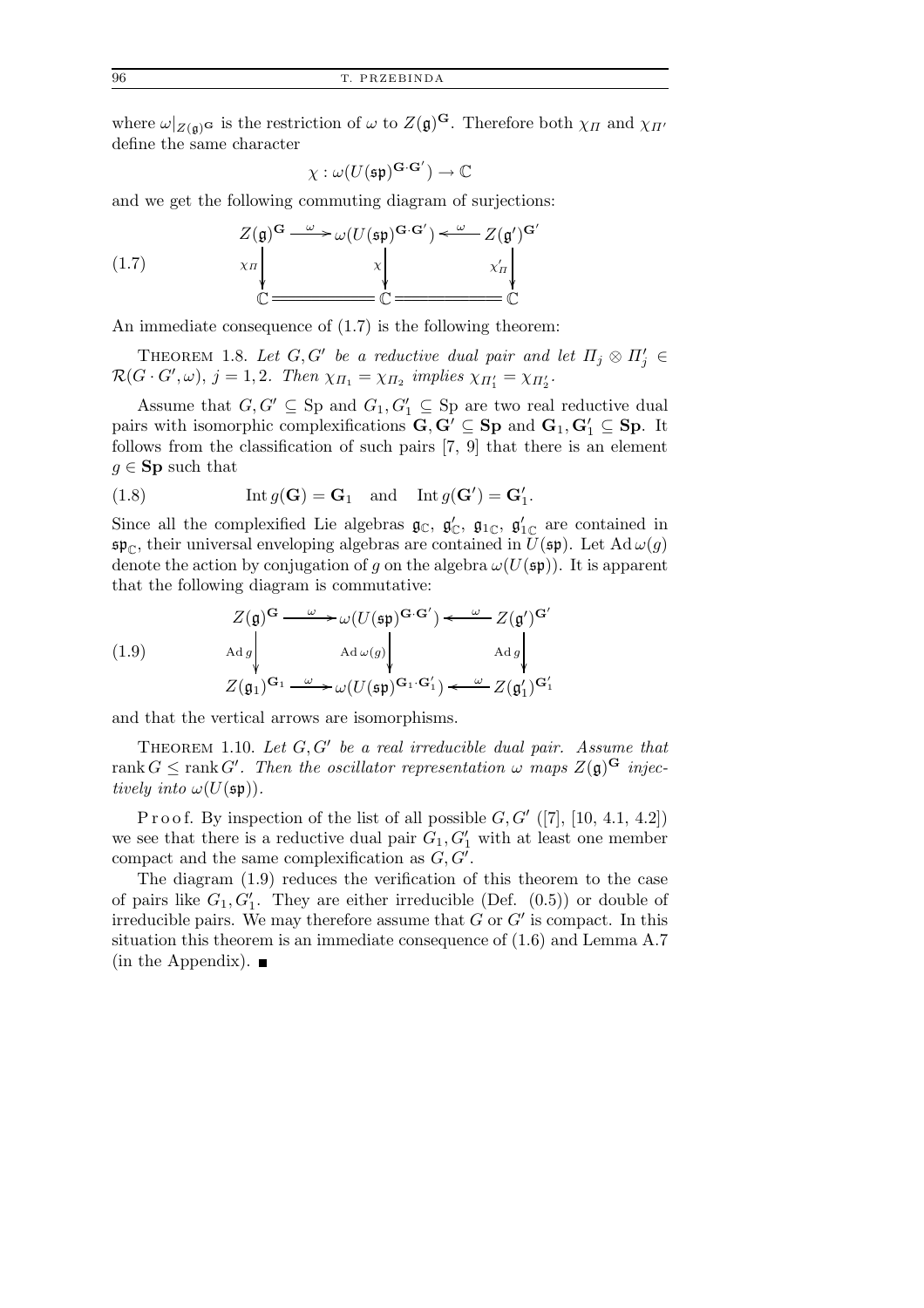Under the assumptions of Theorem 1.10, the diagram (1.7) defines a surjective homomorphism

(1.11) 
$$
Z(\mathfrak{g}')^{\mathbf{G}'} \to Z(\mathfrak{g})^{\mathbf{G}},
$$

which, by dualization, defines an injection

(1.12)  $D: \max \text{spec } Z(\mathfrak{g})^{\mathbf{G}} \to \max \text{spec } Z(\mathfrak{g}')^{\mathbf{G}'}$ .

Theorem 1.13. Under the assumptions of Theorem 1.10,

 $(1.14)$  the map D does not depend on the real form  $G, G'$  of  $\mathbf{G}, \mathbf{G}'$ ; and (1.15) if  $\Pi \otimes \Pi' \in \mathcal{R}(G \cdot G', \omega)$ , then  $D(\chi_{\Pi}) = \chi_{\Pi'}$ .

Proof. The first statement follows immediately from the commutation of the diagram  $(1.9)$  and the second from  $(1.7)$ .

The statement  $(1.14)$  reduces the problem of understanding the map D  $(1.12)$  to the case when  $\mathbf{G}, \mathbf{G}'$  is an irreducible complex dual pair.

Choose a Cartan subalgebra  $\mathfrak{h}_{\mathbb{C}}$  of  $\mathfrak{g}_{\mathbb{C}}$  and  $\mathfrak{h}'_{\mathbb{C}}$  of  $\mathfrak{g}'_{\mathbb{C}}$ . Let  $e_1, e_2, \ldots$  be the standard orthonormal coordinatization of  $\mathfrak{h}_{\mathbb{C}}^*$  and let  $e'_1$  $'_{1}, e'_{2}, \ldots$  be the standard orthonormal coordinatization of  $\mathfrak{h}_{\mathbb{C}}'^*$  as in  $(A.4)$ – $(A.6)$ , or [3]. Define an embedding

(1.16) 
$$
E: \mathfrak{h}^* \to \mathfrak{h}'^* \quad \text{by} \quad E(e_j) = e'_j \quad (j = 1, 2, \dots, \text{rank } G).
$$

Let

(1.17) 
$$
\tau = \begin{cases} \sum_{j=m+1}^{n} ((m+1+n)/2 - j)e'_j & \text{if } \mathbf{G} = GL(m, \mathbb{C}), \ \mathbf{G}' = GL(n, \mathbb{C}), \\ \sum_{j=n+1}^{[m/2]} (m/2 - j)e'_j & \text{if } \mathbf{G} = \text{Sp}(n, \mathbb{C}), \ \mathbf{G}' = O(m, \mathbb{C}), \\ \sum_{j=[m/2]+1}^{n} (n+1+[m/2]-m/2 - j)e'_j & \text{if } \mathbf{G} = O(m, \mathbb{C}), \ \mathbf{G}' = \text{Sp}(n, \mathbb{C}). \end{cases}
$$

Here we use the convention that  $\sum_{j=p}^{q} = 0$  if  $q < p$ . Define a map F from  $\mathfrak{h}_{\mathbb{C}}^*$  to  $\mathfrak{h}_{\mathbb{C}}'^*$  by

(1.18) 
$$
F(\gamma) = E(\gamma) + \tau \quad (\gamma \in \mathfrak{h}_{\mathbb{C}}^*).
$$

THEOREM 1.19. Let  $G, G'$  be a real irreducible dual pair whose complexification  $\mathbf{G}, \mathbf{G}'$  is an irreducible complex dual pair. Then the map  $D$  (1.12) coincides with the map  $F(1.18)$  via the Harish-Chandra isomorphism

(1.20) 
$$
\max \operatorname{spec} Z(\mathfrak{g})^{\mathbf{G}} \to (\mathfrak{h}_{\mathbb{C}}^*)^{\mathbf{W}} \quad (and the same for G').
$$

Here W is the Weyl group of type A (permutations of the  $e_j$ 's) if  $G =$  $GL(m,\mathbb{C})$ ; and of type C (permutations and all sign changes of the  $e_j$ 's)) if  $\mathbf{G} = \mathrm{Sp}(n, \mathbb{C})$  or  $\mathbf{G} = O(m, \mathbb{C})$  (and the same for  $\mathbf{W}'$ ).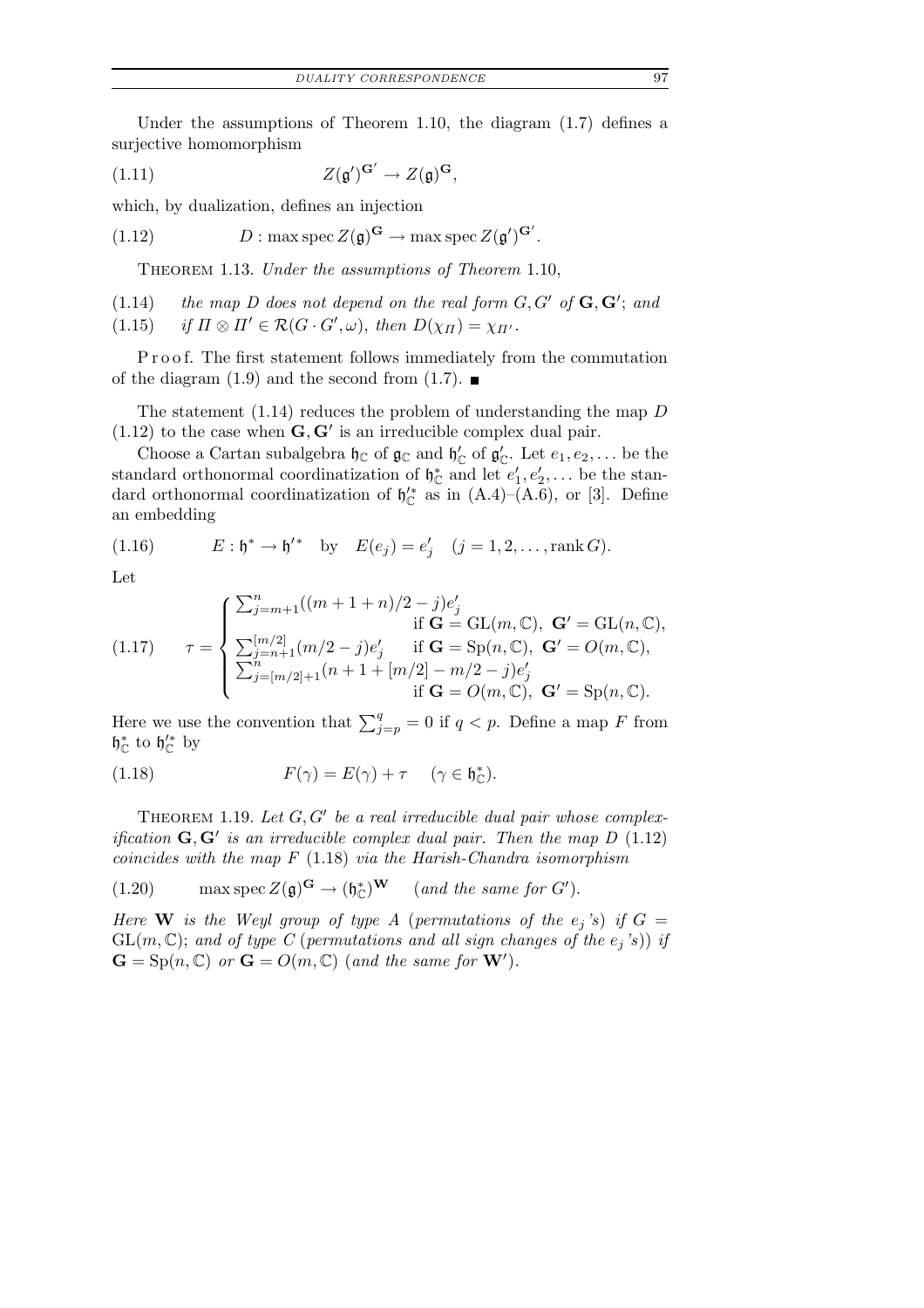P r o o f. By Theorem 1.13 we may assume that  $G$  or  $G'$  is compact. For such pairs the representations  $\Pi$  and  $\Pi'$  (0.11) are highest weight modules (see the Appendix). One obtains the infinitesimal character of such a module by adding half the sum of positive roots to its highest weight. Therefore a straightforward calculation using  $(A.4)$ – $(A.6)$  verifies this theorem.

Appendix. The Duality Correspondence for real irreducible dual pairs with at least one member compact. Let  $G, G'$  be such a pair. Assume that G' is compact. In this case the Duality Correspondence  $(0.11)$  is known explicitly  $[2, 4, 15]$ . The point is that both representations  $\Pi$  and  $\Pi'$  which occur in (0.11) are unitary highest weight modules. We will describe them here.

Let K be a maximal compact subgroup of G with Lie algebra  $\mathfrak{k}$ , and let  $\mathfrak{g} = \mathfrak{k} \oplus \mathfrak{p}$  be a Cartan decomposition of  $\mathfrak{g}$ . Let  $\mathfrak{h}$  be a Cartan subalgebra of **t.** Our assumptions on G imply that  $\mathfrak{h}$  is also a Cartan subalgebra of  $\mathfrak{g}$ . Fix a Borel subalgebra  $\mathbf{b} \subseteq \mathfrak{g}_{\mathbb{C}}$  containing  $\mathfrak{h}_{\mathbb{C}}$ . Let

(A.1)  $\Delta$  denote the root system of ( $\mathfrak{g}_{\mathbb{C}}$ ,  $\mathfrak{h}_{\mathbb{C}}$ ), and  $\Delta^+$  the positive root system determined by b.

Since  $(G, K)$  is a hermitian symmetric pair [5], we may assume that **b** is chosen so that  $\mathfrak{k}_{\mathbb{C}} \oplus \mathfrak{b}$  is a parabolic subalgebra of  $\mathfrak{g}_{\mathbb{C}}$ . Let

(A.2)  $\Delta^+$  denote the set of positive compact roots and  $\Delta^+_n$  be the remaining roots of  $\Delta^+$ .

Similarly we choose a Cartan subalgebra  $\mathfrak{h}'_{\mathbb{C}}$  of  $\mathfrak{g}'_{\mathbb{C}}$ , a Borel subalgebra  $\mathbf{b}' \subseteq$  $\mathfrak{g}'_{\mathbb{C}}$  containing  $\mathfrak{h}'_{\mathbb{C}}$ ,

(A.3) the root system  $\Delta'$  of  $(\mathfrak{g}'_{\mathbb{C}}, \mathfrak{g}'_{\mathbb{C}})$  and the positive root system  $\Delta'^+$ determined by **b'**.

Let H be the centralizer of  $\mathfrak h$  in G and let H' be the centralizer of  $\mathfrak h'$  in  $G'$ . Also let  $\mathbf{n} \subseteq \mathbf{b}$  and  $\mathbf{n}' \subseteq \mathbf{b}'$  be the nilradicals determined by  $\Delta^+$  and  $\Delta'^+$ respectively.

The representations  $\Pi$ ,  $\Pi'$  (0.11) are uniquely determined by the irreducible representations  $\Lambda$ ,  $\Lambda'$  of  $H$ ,  $H'$  on the annihilators of  $\mathbf{n} \subseteq \mathbf{b}$ ,  $\mathbf{n}' \subseteq \mathbf{b}'$ in the Harish-Chandra modules of  $\Pi$  and  $\Pi'$  respectively. The representation  $\Lambda$  is always one-dimensional with derivative  $\lambda \in \mathfrak{h}_{\mathbb{C}}^*$ , but  $\Lambda'$  is either one- or two-dimensional. In any case the derivative  $d\Lambda'$  of  $\Lambda'$  has only one  $\Delta^{'}$ -dominant component  $\lambda' \in \mathfrak{h}_{\mathbb{C}}^{'}$ . We are going to list all pairs  $\lambda, \lambda'$  defined above. We will use the standard coordinate expressions of the root systems as in [3].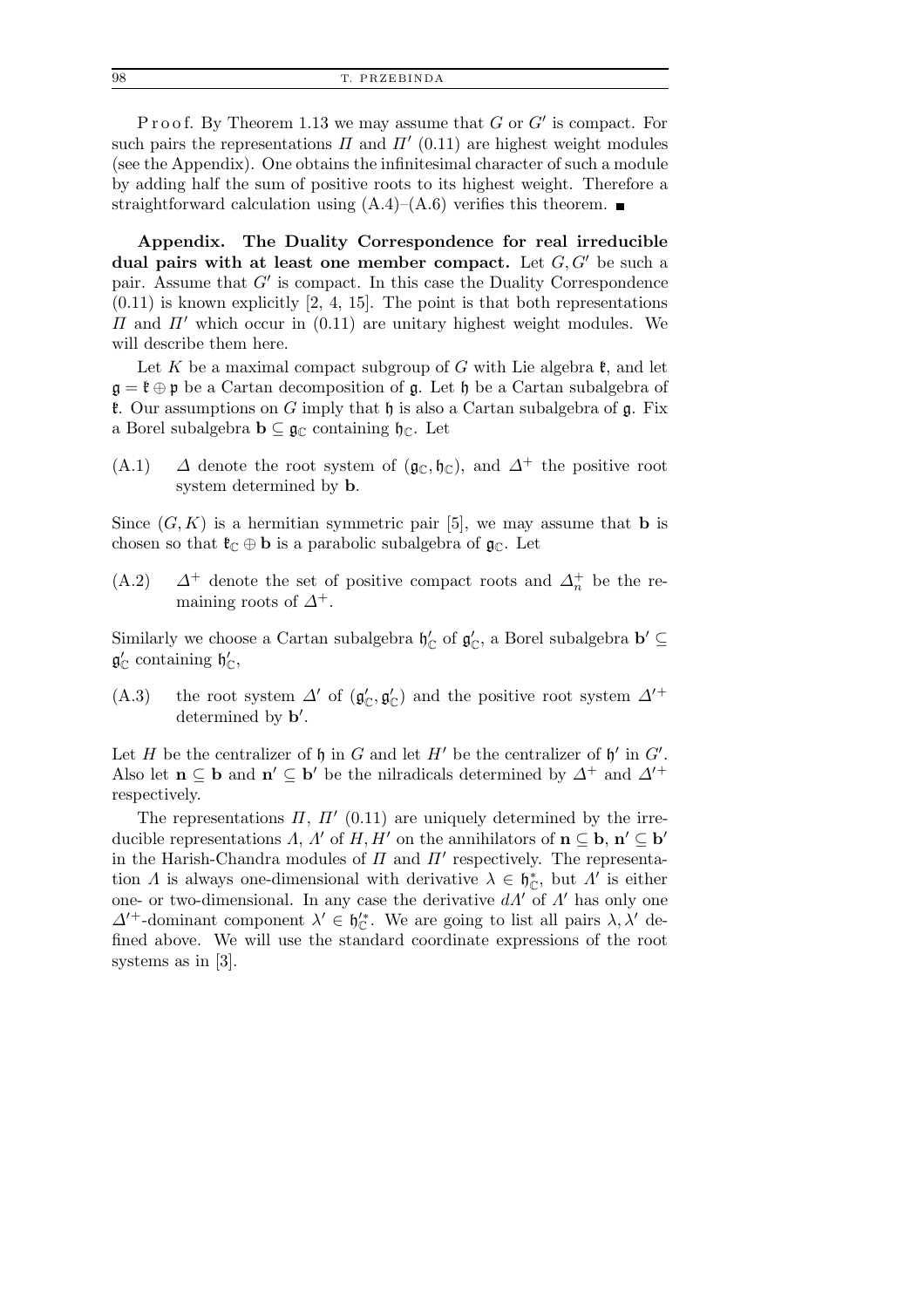(A.4) 
$$
G = \text{Sp}(n, \mathbb{R}), G' = O(c)
$$
  $(n, c \ge 1)$ .  
\n
$$
\Delta_c^+ = \{e_i - e_j : 1 \le i < j \le n\},
$$
\n
$$
\Delta_n^+ = \{e_i + e_j : 1 \le i \le j \le n\},
$$
\n(A.4.1)\n
$$
\Delta'^+ = \begin{cases}\n\{e'_i \pm e'_j : 1 \le i < j \le l\} \cup \{e'_i : 1 \le i \le l\} \\
\{e'_i \pm e'_j : 1 \le i < j \le l\} & \text{if } c = 2l + 1 \ge 3,\n\end{cases}
$$

Here  $\mathfrak{g}' = 0$ ,  $\lambda' = 0$  if  $c = 1$ , and  $e_1'$  $\mathfrak{g}'_1$  is the standard basis element of  $\mathfrak{h}''_{\mathbb{C}} = \mathfrak{g}''_{\mathbb{C}}$ if  $c = 2$ .

(A.4.2) The corresponding pairs of highest weights:

(A.4.2.1) 
$$
\lambda = -\sum_{a=1}^{n} \frac{c}{2} e_a - \sum_{a=1}^{k} \lambda_a e_{n+1-a}, \quad \lambda' = \sum_{a=1}^{k} \lambda_a e'_a
$$

for  $0 \leq k \leq l$ , *n* and integers  $\lambda_1 \geq \ldots \geq \lambda_k > 0$ ;

(A.4.2.2) 
$$
\lambda = -\sum_{a=1}^{n} \frac{c}{2} e_a - \sum_{a=1}^{c-k} \lambda_a e_{n+1-a}, \quad \lambda' = \sum_{a=1}^{k} \lambda_a e'_a
$$

for  $c - n \le k \le l$  and integers  $\lambda_1 \ge \ldots \ge \lambda_k > \lambda_{k+1} = \ldots = \lambda_{c-k} = 1$ .

$$
\begin{aligned}\n\textbf{(A.5)} \ G &= U(p,q), \ G' = U(c) \ (p,q \ge 0; p+q \ge 1, c \ge 1, p \le q). \\
\Delta_c^+ &= \{e_i - e_j : 1 \le i < j \le p \text{ or } p+1 \le i < j \le p+q\}, \\
\Delta_n^+ &= \{e_i - e_{p+j} : 1 \le i \le p \text{ and } 1 \le j \le q\} \text{ for } p+q \ge 2, \\
\Delta'^+ &= \{e'_i - e'_j : 1 \le i < j \le c\} \text{ for } c \ge 2,\n\end{aligned}
$$

and  $e_1$  (resp.  $e'_1$ )  $f_1$ ) is the standard basis element of  $\mathfrak{h}_{\mathbb{C}}^* = \mathfrak{g}_{\mathbb{C}}^*$  if  $p = 0, q = 1$ (resp. of  $\mathfrak{h}_{\mathbb{C}}^{i*} = \mathfrak{g}_{\mathbb{C}}^{i*}$  if  $c = 1$ ).

(A.5.2) The corresponding pairs of highest weights:

$$
\lambda = -\sum_{a=1}^{p} \frac{c}{2} e_a + \sum_{a=p+1}^{q} \frac{c}{2} e_a - \sum_{a=1}^{r} \nu_a e_{p+1-a} + \sum_{a=1}^{s} \mu_a e_{p+a},
$$
  

$$
\lambda' = \sum_{a=1}^{c} \frac{q-p}{2} e'_a - \sum_{a=1}^{r} \nu_a e'_{c+1-a} + \sum_{a=1}^{s} \mu_a e'_a
$$

for  $0 \leq r \leq p$ ;  $0 \leq s \leq q$ ;  $r + s \leq c$ ; and integers  $\nu_1 \geq \ldots \geq \nu_r > 0$ ,  $\mu_1 \geq \ldots \geq \mu_s > 0.$ 

(A.6) 
$$
G = O_{2n}^{*}, G' = \text{Sp}(c), (n \geq 2, c \geq 1).
$$

\n
$$
\Delta_{c}^{+} = \{e_{i} - e_{j} : 1 \leq i < j \leq n\},
$$

\n(A.6.1)

\n
$$
\Delta_{n}^{+} = \{e_{i} + e_{j} : 1 \leq i < j \leq n\},
$$

\n
$$
\Delta'^{+} = \{e'_{i} \pm e'_{j} : 1 \leq i < j \leq c\} \cup \{2e'_{i} : 1 \leq i \leq c\}.
$$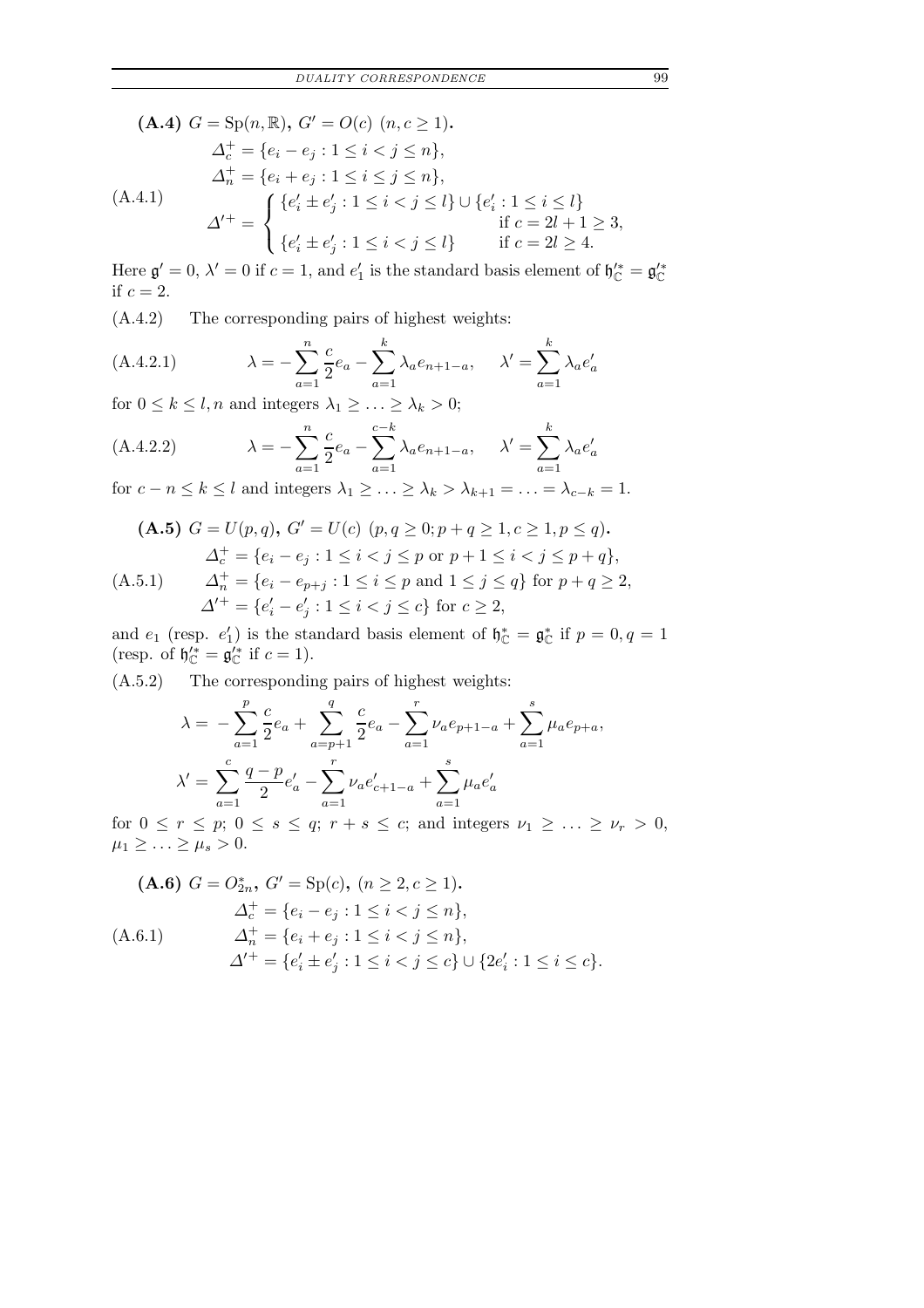(A.6.2) The corresponding pairs of highest weights:

$$
\lambda = -\sum_{a=1}^{n} ce_a - \sum_{a=1}^{k} \lambda_a e_{n+1-a}, \quad \lambda' = \sum_{a=1}^{k} \lambda_a e'_a
$$

for  $k = \min\{n, c\}$  and integers  $\lambda_1 \geq \ldots \geq \lambda_k \geq 0$ .

Using this list we verify the following.

LEMMA A.7. Let  $G, G'$  be a real irreducible dual pair with  $G'$  compact. Denote by  $S$  (resp.  $S'$ ) the set of all infinitesimal characters of representations  $\Pi \in \mathcal{R}(G,\omega)$  (resp.  $\Pi' \in \mathcal{R}(G',\omega)$ ) (see (1.7)). Then S (resp. S') is a Zariski dense subset of max spec  $Z(\mathfrak{g})^{\mathbf{G}}$  (resp. max spec  $Z(\mathfrak{g}')^{\mathbf{G}'}$ ) if  $rank G \le rank G'$  (resp.  $rank G' \le rank G$ ).

P r o o f. Using Harish-Chandra's isomorphism  $(1.20)$ , we obtain the set S (resp. S') from  $(A.4.2)$ ,  $(A.5.2)$ ,  $(A.6.2)$  via a translation by the half sum of the positive roots  $\Delta^+$  (resp.  $\Delta'^+$ ). By inspection of these formulas we see that there is no non-zero polynomial function on  $\mathfrak{h}_{\mathbb{C}}^*$  (resp.  $\mathfrak{h}_{\mathbb{C}}'^*$ ) which could vanish on S (resp. S') if  $\dim \mathfrak{h} \leq \dim \mathfrak{h}'$  (resp.  $\dim \mathfrak{h}' \leq \dim \mathfrak{h}'$ ).

We conclude this paper with an easy observation about the  $\widetilde{K}$ -types of  $\Pi$  (0.11). Let

 $(A.8)$  A( $\Pi$ ) be the set of lowest  $\widetilde{K}$ -types of  $\Pi$  in the sense of Vogan

(see [20, Def. 3.2]).

THEOREM A.9. Let  $G, G'$  be a real irreducible pair with  $G'$  compact. Assume that  $\Pi \otimes \Pi' \in \mathcal{R}(G \cdot G', \omega)$ . Then  $A(\Pi) = {\pi}$ , where  $\pi$  is the unique  $\widetilde{K}$ -type of  $\Pi$  with highest weight equal to the highest weight  $\lambda$  of  $\Pi$ .

P r o o f. Let  $\mathbf{p}^+$  (resp.  $\mathbf{p}^-$ ) be the span of root spaces for roots from  $\Delta_n^+$ (resp.  $-\Delta_n^+$ ). Let

(A.10)  $\omega_{\Pi'}$  = the  $\Pi'$ -isotypic component of  $\omega$  considered as a  $\tilde{G}'$ -module, and  $H_{\Pi'} = \{v \in \omega_{\Pi'} : \omega(\mathbf{p}^+)v = 0\}.$  Here  $\omega_{\Pi'}$  is isomorphic to  $\Pi \otimes \Pi'$  as a  $\widetilde{G} \cdot \widetilde{G}'$ -module. Howe ([7, (3.9) c) and d)]) has shown that

(A.11) 
$$
\omega_{\Pi'} = \omega(U(\mathbf{p}^-))H_{\Pi'}
$$

and that

$$
H_{\Pi'} = \pi \otimes \Pi' \quad \text{ as a } \widetilde{K} \times \widetilde{G}' \text{ -module.}
$$

Here  $U(\mathbf{p}^-)$  denotes the subalgebra of  $U(\mathfrak{g})$  generated by  $\mathbf{p}^-$ . It follows from  $[12, 2.4.4,$  exercise 12 and from  $(A.11)$  that

(A.13) if  $\pi_{\mu} \in \widetilde{K}^{\wedge}$ , with highest weight  $\mu \in \mathfrak{h}_{\mathbb{C}}^*$ , is a  $\widetilde{K}$ -type of  $\Pi$ , then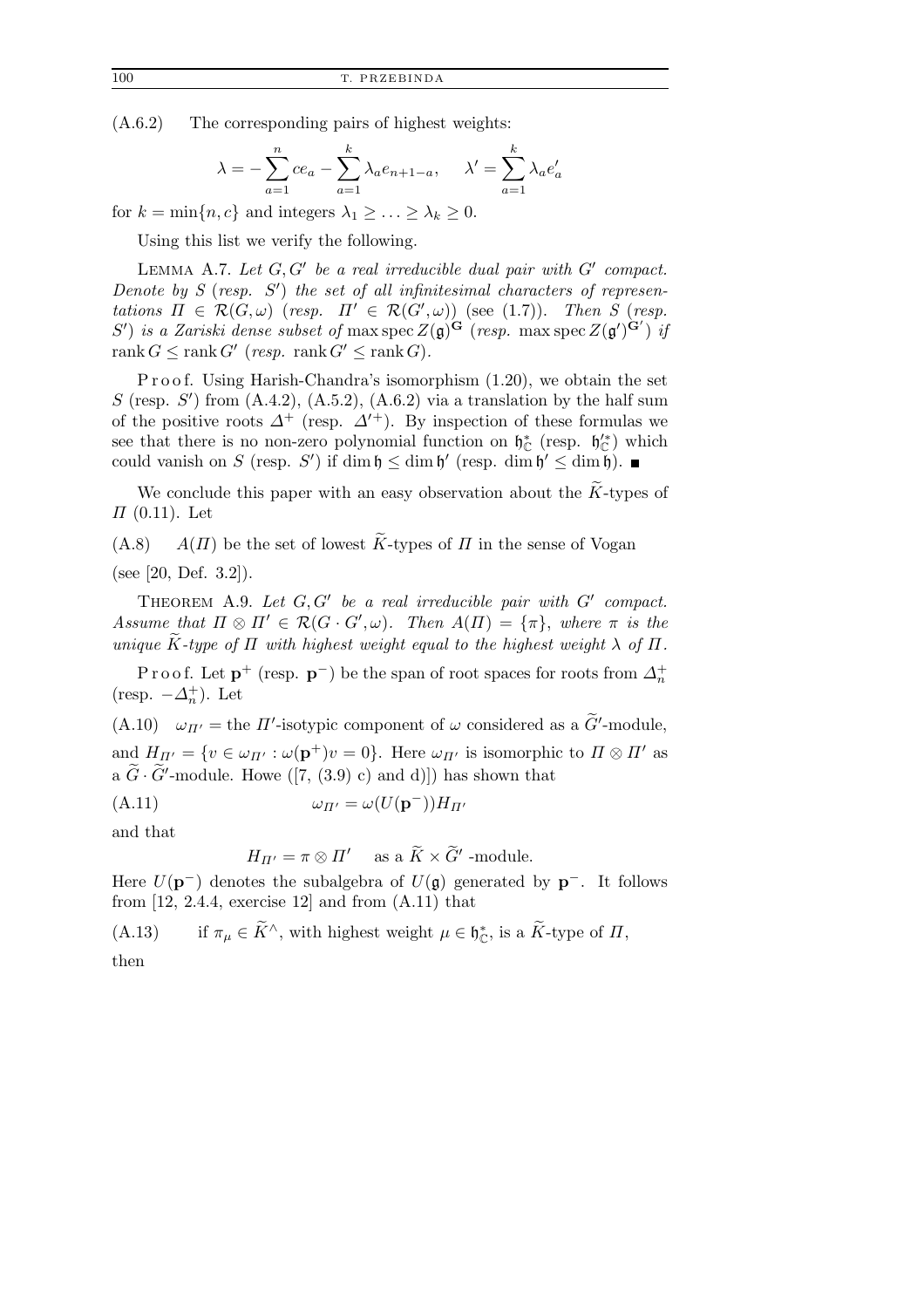$(A.13.1)$   $\mu = \nu + \lambda$ , where  $\nu$  is a non-positive integral combination of roots from  $\Delta_n^+$ .

Let  $2\varrho$  (resp.  $2\varrho_{c}$ ) be the sum of roots from  $\varDelta^{+}$  (resp.  $\varDelta^{+}_{c}$ ). Parthasarathy [18] has shown that

(A.14) 
$$
\|\mu + \varrho\| > \|\lambda + \varrho\| \quad \text{for } \mu \neq \lambda \text{ as in (A.13.1).}
$$

(For a short proof see [4, Proof 3.9].) We prove that

(A.15)  $\|\mu + 2\varrho_c\|^2 - \|\lambda + 2\varrho_c\|^2$  is positive for  $\mu \neq \lambda$  ([20, Def. 3.2]).

It follows from (A.14) that (A.15) is strictly greater than

(A.16)  $2(\nu, 2\rho_c - \rho)$  where  $\nu$  is as in (A.13.1).

Here  $( , )$  denotes the inner product on  $\mathfrak{h}_{\mathbb{C}}^*$ . Therefore it will suffice to verify

(A.17) 
$$
(-\alpha, 2\varrho_c - \varrho) \ge 0 \quad \text{for } \alpha \in \Delta_n^+.
$$

We check it case by case:

$$
(A.4)' \quad 2\varrho_c - \varrho = -\sum_{a=1}^n a e_a, \quad \alpha = e_i + e_j, \quad (-\alpha, 2\varrho_c - \varrho) = i + j > 0;
$$
\n
$$
(A.5)' \quad 2\varrho_c - \varrho = \sum_{a=1}^p \left(\frac{p+1-q}{2} - a\right) e_a + \sum_{a=1}^p \left(\frac{p+1+q}{2} - a\right) e_{p+a},
$$
\n
$$
\alpha = e_i - e_{p+j}, \quad (-\alpha, 2\varrho_c - \varrho) = q + i - j > 0;
$$
\n
$$
(A.6)' \quad 2\varrho_c - \varrho = \sum_{a=1}^n (1-a)e_a, \quad \alpha = e_i + e_j,
$$
\n
$$
(-\alpha, 2\varrho_c - \varrho) = i + j - 2 \ge 0.
$$

Acknowledgments. This paper is a part of the author's doctoral thesis research. I wish to thank my advisor, Roger Howe, for instructing me in the basics of representation theory, for employing me in his project and for guidance during its realization. I would like to thank Gregg Zuckerman and George Seligman for many interesting conversations and for supplying me with some not easily accessible literature.

In the context of this paper I am indebted to Roger Howe for suggesting the proof of Theorem 1.10 via (1.9).

## *REFERENCES*

- [1] J. D. A d ams, *Discrete spectrum of the reductive dual pair*  $(O(p, q), Sp(2m))$ , Invent. Math. 74 (1983), 449–475.
- [2] —, *Unitary highest weight modules*, preprint.
- [3] N. Bourbaki, *Groupes et Algèbres de Lie*, Hermann, Paris, 1968.